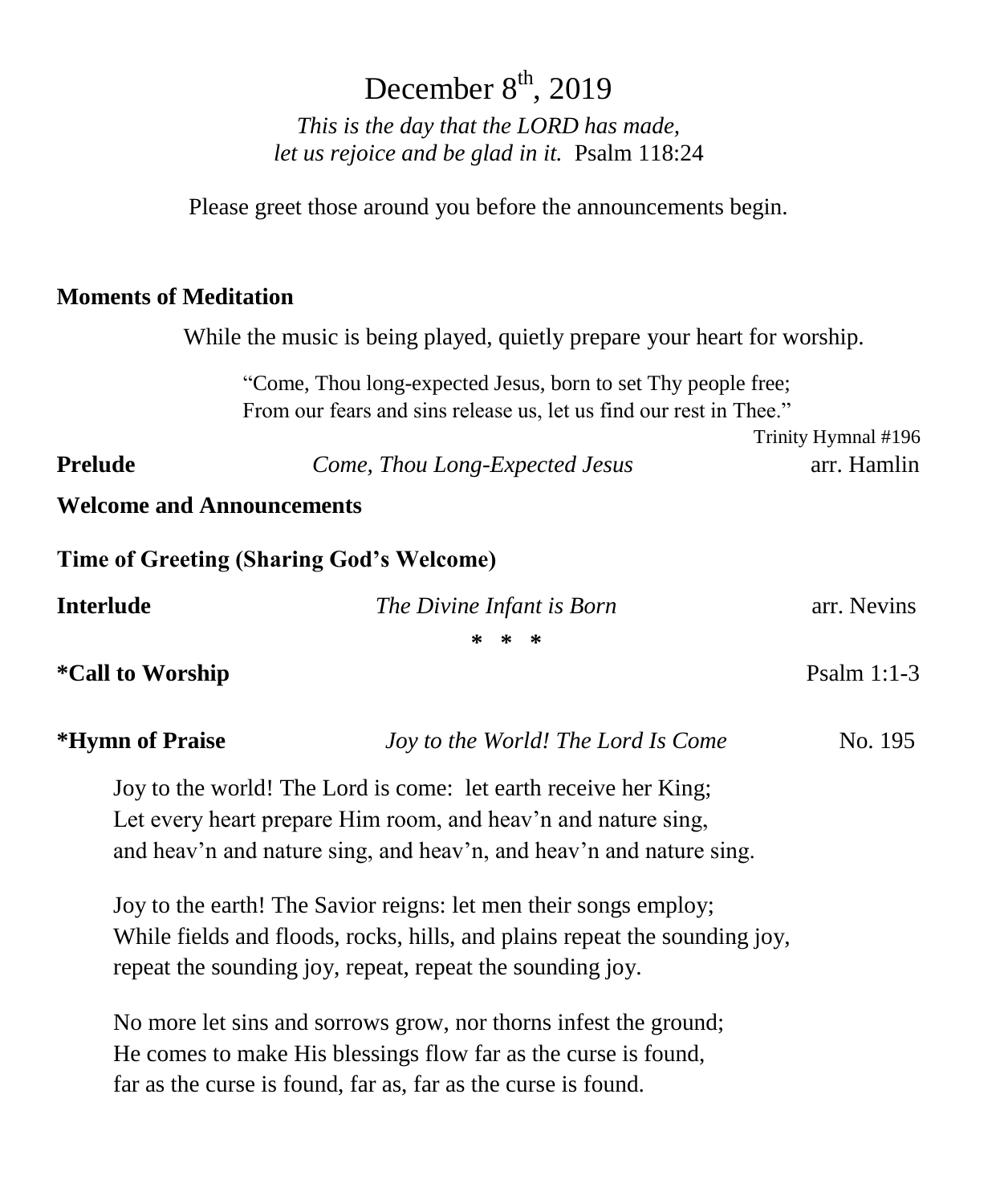He rules the world with truth and grace, and makes the nations prove the glories of His righteousness, and wonders of His love, and wonders of His love, and wonders, wonders of His love.

## **\*Prayer of Invocation**

# **Lighting of the Second Advent Candle**

Leader: O magnify the Lord with me and let us exalt His name together!

## **Light the 1st & 2nd Advent Candles**

Leader: Lift up your hearts.

**People: We lift them up to the LORD.**

Leader: Let your hearts rejoice in God, for He has worked salvation in our midst.

**People: Our hearts exult in the LORD, and our spirits rejoice in God our Savior.**

Leader: Let your hearts rejoice in God, for He has broken the curse of sin.

- **People: The Serpent has bruised the heal of Christ Jesus.**
- Leader: But Jesus has bruised the head of the Serpent.
- **People: But He was pierced for our transgressions; He was crushed for our iniquities.**
- Leader: Upon Him was the chastisement that brought us peace.
- **Unison: And with His wounds we are healed.**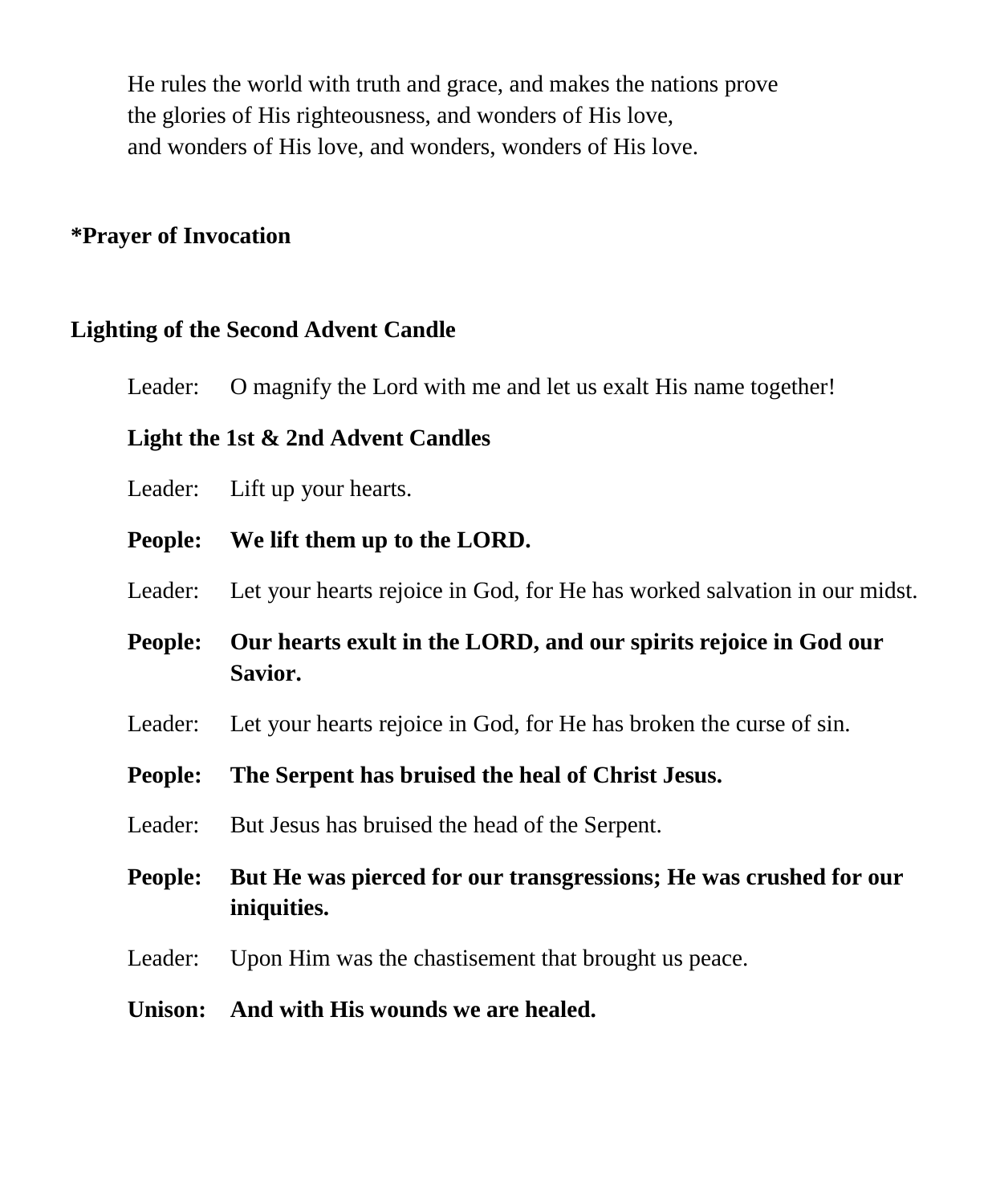My soul magnifies the Lord; My soul blesses my God and Creator. My spirit rejoices in God, my Savior. My soul magnifies the Lord. For the Lord has regarded my lowly estate. A handmaiden worthy but to kneel at His feet. And yet He has blessed me far above every woman; For He that is mighty has done great and glorious things! Holy, holy, holy, holy is His name. Holy, holy, holy, holy is His name. My soul magnifies the Lord.

# **Scripture Reading**  1 Samuel 2:1-11

Pew Bible Page 420

## **Prayer of Confession**

O Lord God, lead us in Your righteousness. Because Your enemies surround us, make Your way clear before us, that we might not be led astray. Let us take refuge in You in time of trouble and distress. May we rejoice in the refuge and comfort that we find in You. Spread Your protection over us so that those who love You may exult in You. For You indeed bless Your people, O God. You cover us with Your favor as with a shield. For all Your goodness to us, we give You thanks in the name of Jesus, our Lord and Savior. Amen.

# **Assurance of Pardoning Grace** Psalm 1:5-6

<sup>5</sup> Therefor the wicked will not stand in the judgment, nor sinners in the congregation of the righteous; **<sup>6</sup>** for the Lord knows the way of the righteous, but the way of the wicked will perish.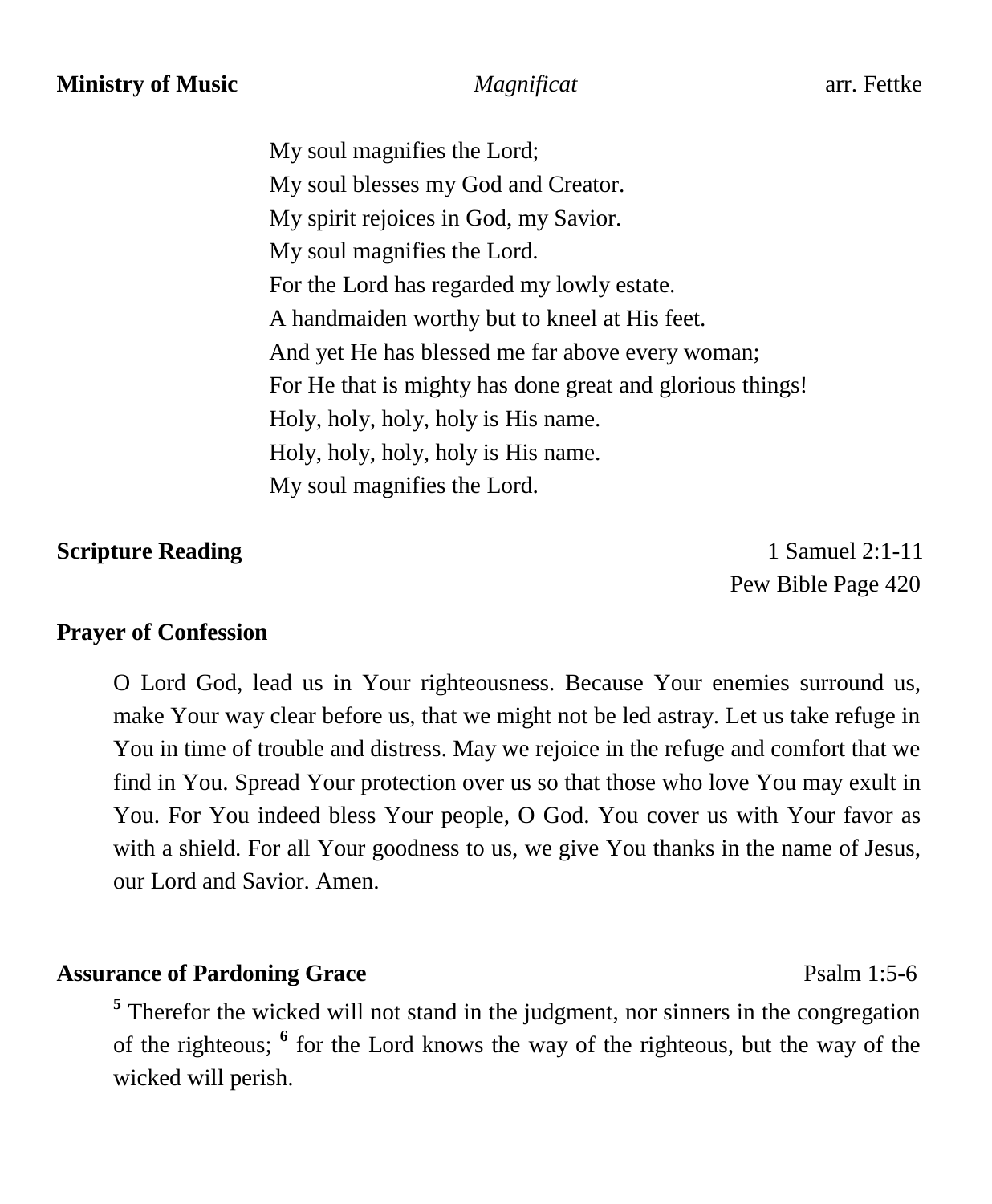# **\*Hymn of Thanksgiving** *Once in Royal David's City*No. 225

Once in royal David's city stood a lowly cattle shed, where a mother laid her baby in a manger for His bed: Mary was that mother mild, Jesus Christ her little child.

He came down to earth from heaven who is God and Lord of all, and His shelter was a stable, and His cradle was a stall: with the poor, and mean, and lowly, lived on earth our Savior holy.

And through all His wondrous childhood He would honor and obey, love and watch the lowly maiden in whose gentle arms He lay: Christian children all must be mild, obedient, good as He.

And our eyes at last shall see Him, through His own redeeming love; for that child so dear and gentle is our Lord in heav'n above, and He leads His children on to the place where He is gone.

Not in that poor lowly stable, with the oxen standing by, we shall see Him, but in heaven, set at God's right hand on high; when like stars His children crowned all in white shall wait around.

## **Westminster Shorter Catechism 1 & 2**

Q. 1 What is the chief end of man?

# **A. Man's chief end is to glorify God and to enjoy him forever.**

- Q. 2 What rule hath God given to direct us how we may glorify and enjoy him?
- **A. The word of God, which is contained in the scriptures of the Old and New Testaments, is the only rule to direct us how we may glorify and enjoy him.**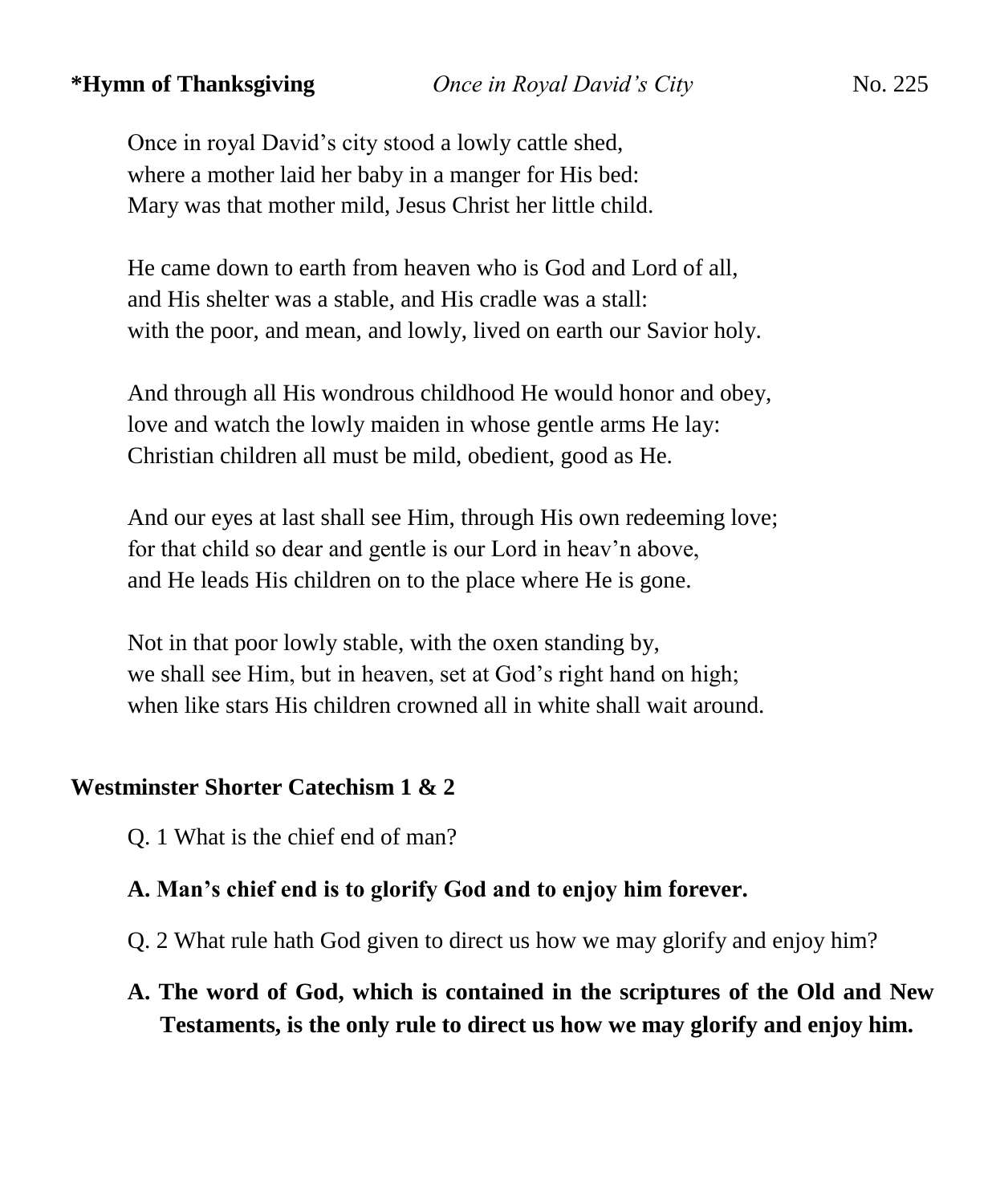# **Prayer of Intercession**

| <b>Tithes and Offering</b> | O Come, O Come, Emmanuel     | arr. Berry |  |
|----------------------------|------------------------------|------------|--|
| *Hymn of Preparation       | When Morning Gilds the Skies | No. 167    |  |

When morning gilds the skies, my heart awaking cries: May Jesus Christ be praised. Alike at work and prayer to Jesus I repair: May Jesus Christ be praised.

When sleep her balm denies, my silent spirit sighs: May Jesus Christ be praised. When evil thoughts molest, with this I shield my breast: May Jesus Christ be praised.

Does sadness fill my mind? A solace her I find: May Jesus Christ be praised. Or fades my earthly bliss? My comfort still is this: May Jesus Christ be praised.

In heav'n's eternal bliss the loveliest strain is this: May Jesus Christ be praised. The pow'rs of darkness fear, when this sweet chant they hear: May Jesus Christ be praised.

Let earth's wide circle round in joyful notes resounds: May Jesus Christ be praised. Let air and sea and sky, from depth to height, reply: May Jesus Christ be praised.

Be this, while life is mine, my canticle divine: May Jesus Christ be praised. Be this th'eternal song, through all the ages on: May Jesus Christ be praised.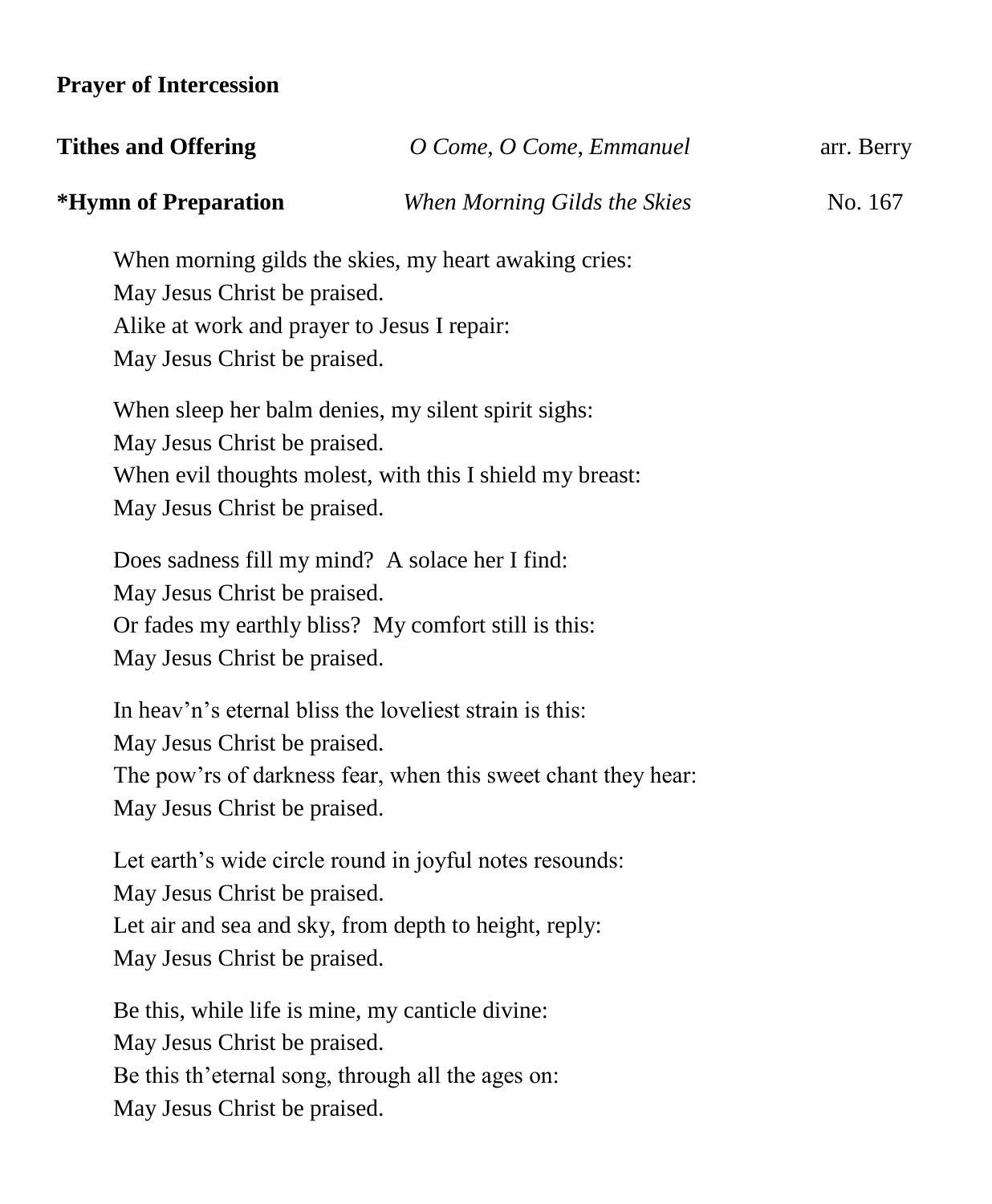Pew Bible Page 1588

**Outline** 

1. God's Eyes

2. God's Arm

3. God's Word

Questions for Further Reflection:

- 1. Have you had 'spiritual mentors' in your life? Who were they? What made them stand out? What did they do? What did they not do?
- 2. What, if anything, motivates you to sing? How is our outward song a reflection of what's going on inside of us?
- 3. What are some of the biggest challenges facing the Church today? What can we do about them? How does knowing that "God shows strength with his arm" affect how we face these challenges?
- 4. Who are the young people in your church? Do you know them by name? How can you become a 'spiritual aunt or uncle' to them?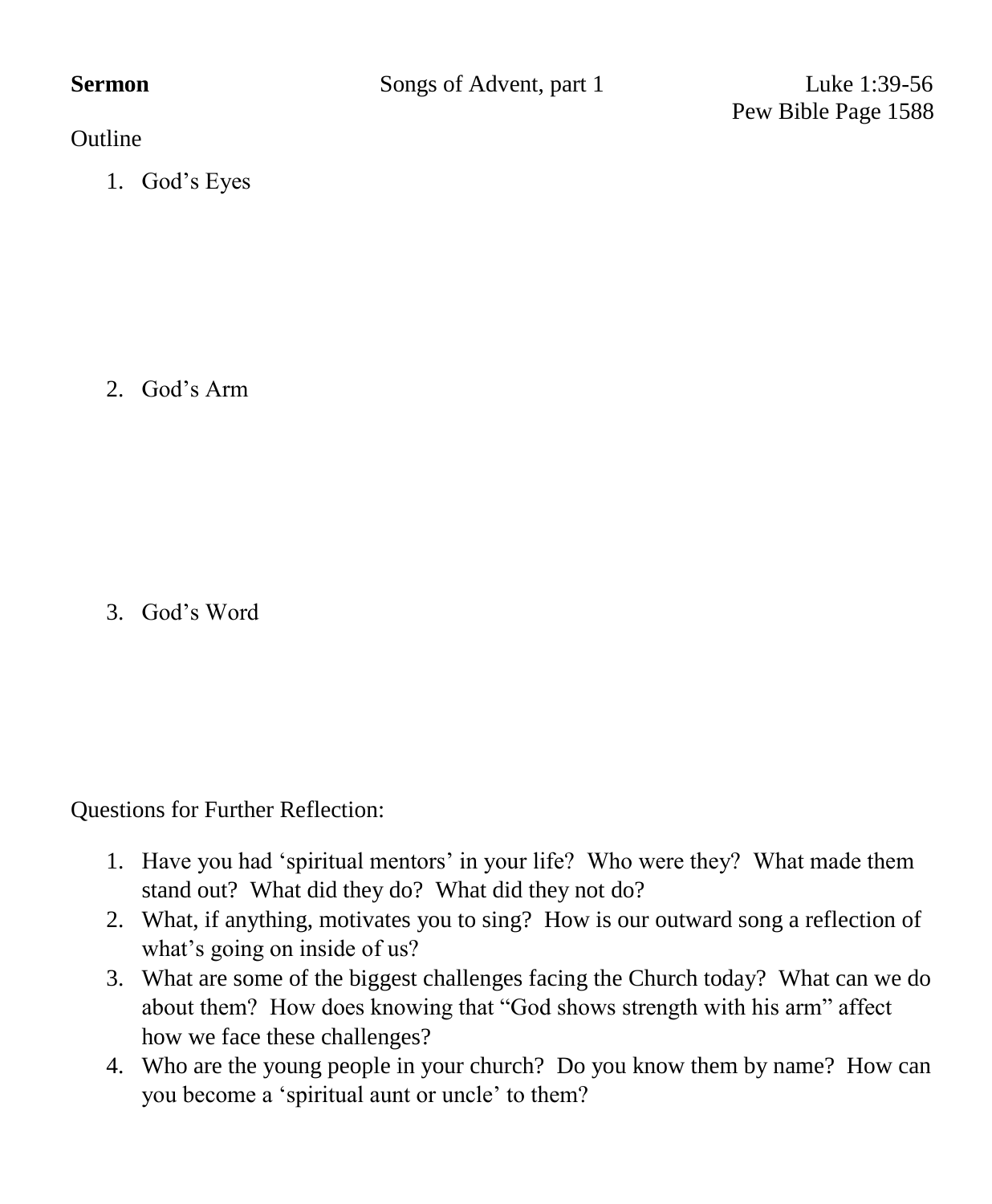# **\*Hymn of Response** *Away in a Manger*No. 204

Away in a manger, no crib for a bed, the little Lord Jesus laid down His sweet head; the stars in the bright sky looked down where He lay, the little Lord Jesus, asleep on the hay.

The cattle are lowing, the baby awakes, but little Lord Jesus no crying He makes; I love Thee, Lord Jesus! Look down from the sky, and stay by my cradle till morning is nigh.

Be near me, Lord Jesus, I ask Thee to stay close by me forever, and love me, I pray; bless all the dear children in Thy tender care, and fit us for heaven, to live with Thee there.

### **\*Benediction**

### **\*Gloria Patri** No. 735

Glory be to the Father, and to the Son, and to the Holy Ghost; as it was in the beginning, is now, and ever shall be, world without end. Amen, amen.

| *Postlude | God Rest You Merry | arr. Held |
|-----------|--------------------|-----------|
|           |                    |           |

**\* Congregation:** Please stand as able.

**\* \* \* \* \* \* \* \***

**Soloist** Denise O'Neal **Piano & Organ**   $\bullet$  **Piano & Organ Intercessory Prayer** Bruce Stoltzfus, Elder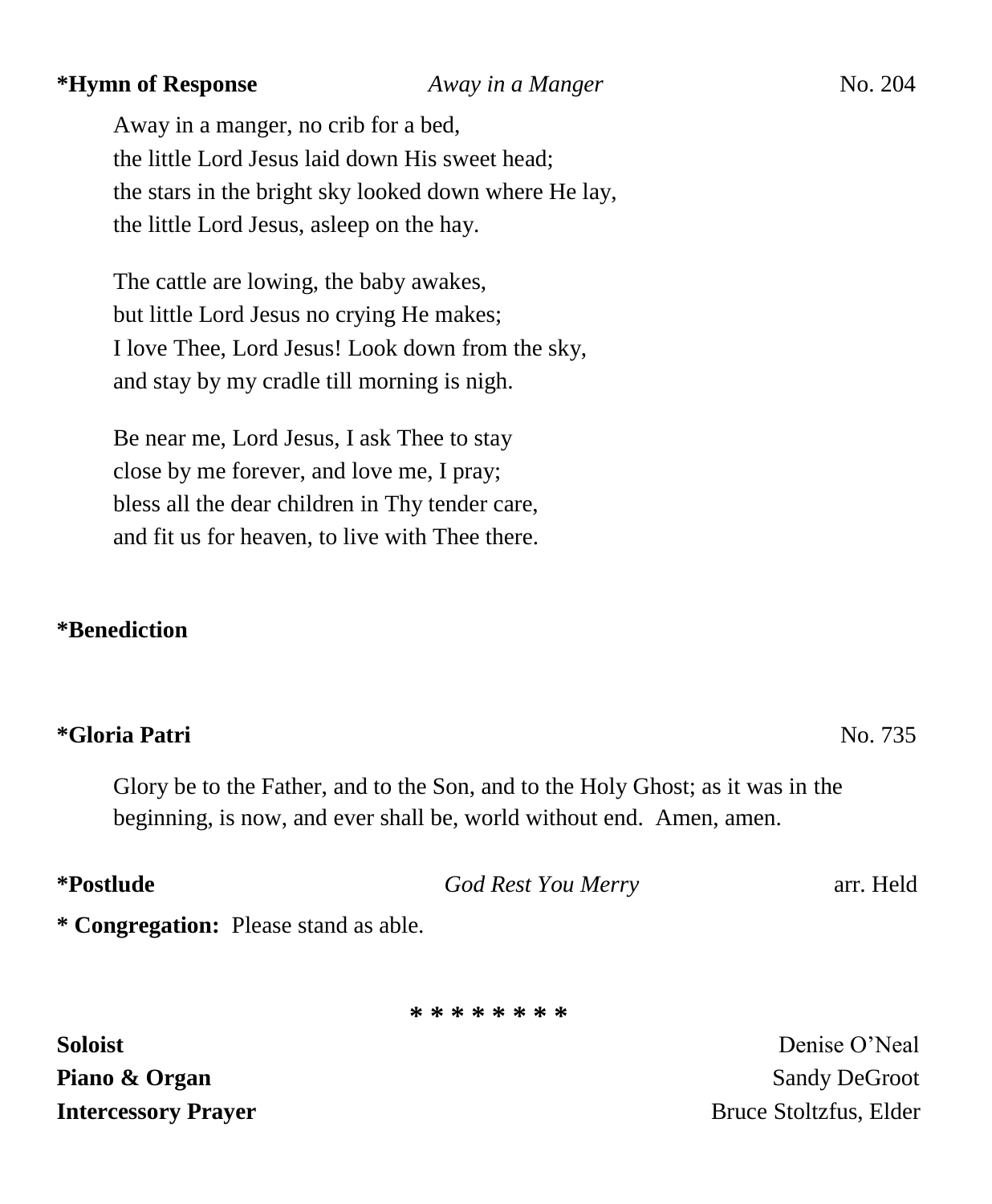# **Weekly Calendar**

| <b>DATE</b>       | <b>TIME</b>                                           | <b>EVENT</b>                                                                                                                            |
|-------------------|-------------------------------------------------------|-----------------------------------------------------------------------------------------------------------------------------------------|
| <b>SUN 12/08</b>  | 9:00 AM<br>9:15 AM<br>10:30 AM<br>12:30 PM<br>6:00 PM | <b>Opening Exercises</b><br><b>Sunday School Classes</b><br><b>Worship Service</b><br><b>Schoon Care Group</b><br><b>Prayer Meeting</b> |
| <b>TUES 12/10</b> | 1:00 PM                                               | <b>PM Care Group</b>                                                                                                                    |
| <b>WED 12/11</b>  | $9:30$ AM                                             | Ladies' Bible Study                                                                                                                     |
| <b>SAT 12/14</b>  | $6:00$ PM                                             | <b>Stoltzfus Care Group</b>                                                                                                             |
| <b>SUN 12/15</b>  | $9:00$ AM<br>9:15 AM<br>10:30 AM<br>5:00 PM           | <b>Opening Exercises</b><br><b>Sunday School Classes</b><br><b>Worship Service</b><br>Youth Bible Study                                 |

# **Important Upcoming Events**

| <b>SAT 12/21</b>  | 12:00 PM          | Christmas Cookie Exchange         |
|-------------------|-------------------|-----------------------------------|
| <b>TUES 12/24</b> | $6:00 \text{ PM}$ | Christmas Eve Candlelight Service |

# **Serving the Lord**

|                   | 12/08               | 12/15         | 12/22               |
|-------------------|---------------------|---------------|---------------------|
|                   | B. Schoon.          | F. Armstrong, | V. Lash,            |
| <b>AM Nursery</b> | Krystal T.          | Cordie A.     | Aaron L.            |
| Greeters          | C.L. Yonker         | J. Rogers     | Stechly             |
| Treats            | Schoon              | J. Rogers     | O'Neal              |
| Serve/Cleanup     | Schoon              | Lindborg      | O'Neal              |
| Audio             | <b>B.</b> Armstrong | B. Schoon     | <b>B.</b> Armstrong |
| Elder of the Week | Stoltzfus           | Lindborg      | Schoon              |